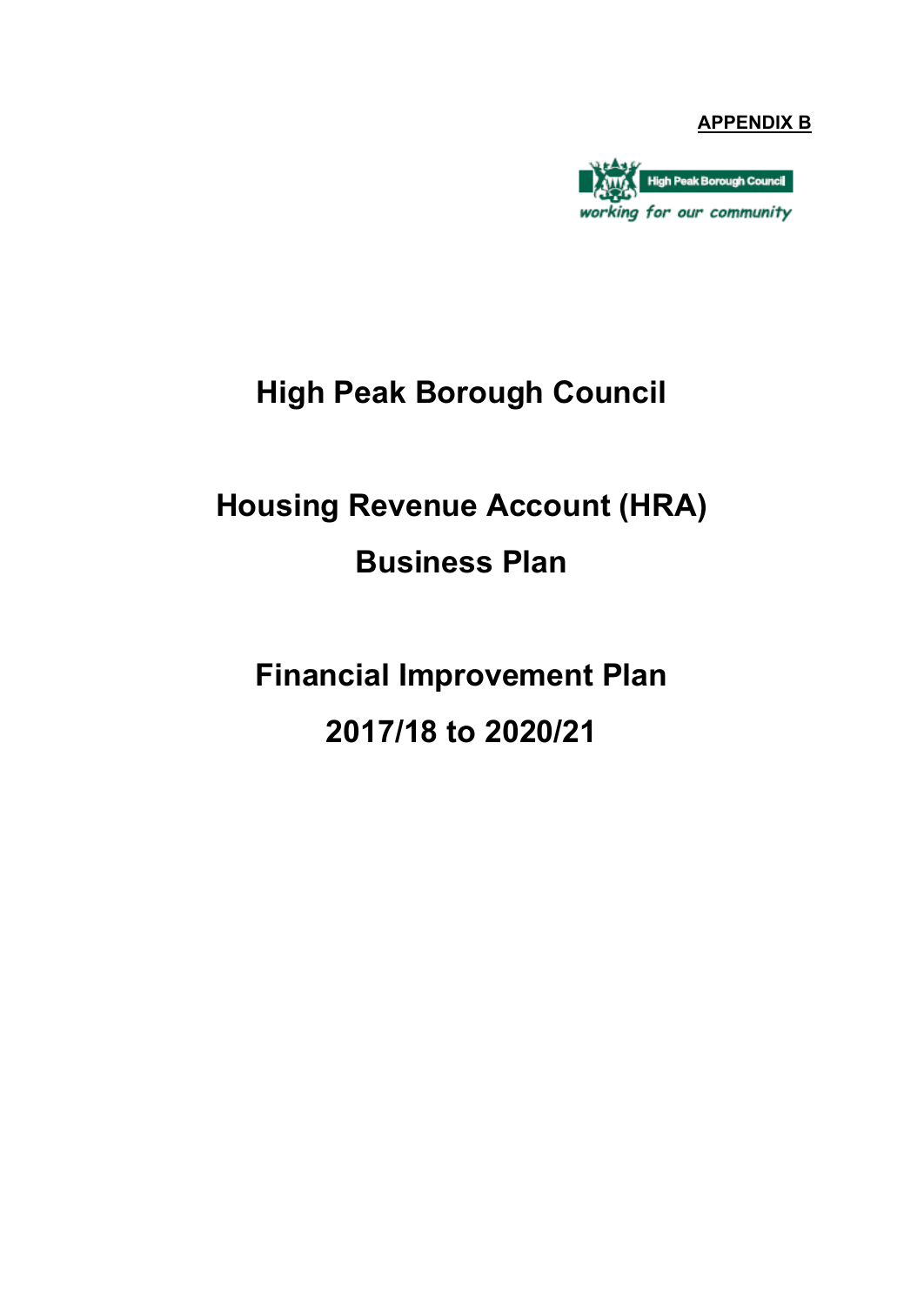#### **1 Background and Introduction**

- 1.1 In 2014, the Council made a commitment in its Corporate Plan to undertake a fundamental review of the Housing Revenue Account (HRA) Business Plan. Consequently the Executive agreed to adopt the Chartered Institute of Public Finance and Accountancy (CIPFA) and the Chartered Institute of Housing (CIH) Voluntary Code for Self-Financed HRAs with a commitment to perform a full self-assessment against the code, the outcome of which will provide the agenda for the development of the HRA Business Plan.
- 1.2 The development of the business plan is being undertaken through a subcommittee established by the Corporate Select Committee. The work commenced in June 2016 and is expected to be complete by June 2017 when a new business plan will be agreed.
- 1.3 The business plan is being developed in the context of significant financial constraints. In 2015, government announced far reaching legislative and financial changes for the social housing sector, which will have significant implications for the Council and in particular a negative financial impact on the HRA. The expected financial impact of these changes, the most significant being the 1% rent reduction imposed over 4 financial years, is approximately £2.2 million per annum by 2020/21.
- 1.4 The current MTFP (February 2017) summarises the latest financial forecasts for the HRA Business Plan and provides a detailed summary of the financial position from 2017/18 to 2020/21. At this stage the HRA still shows an overall deficit, as the review is not yet complete. The purpose of this document is to set out the areas where savings will be focused in order to provide for a balanced HRA.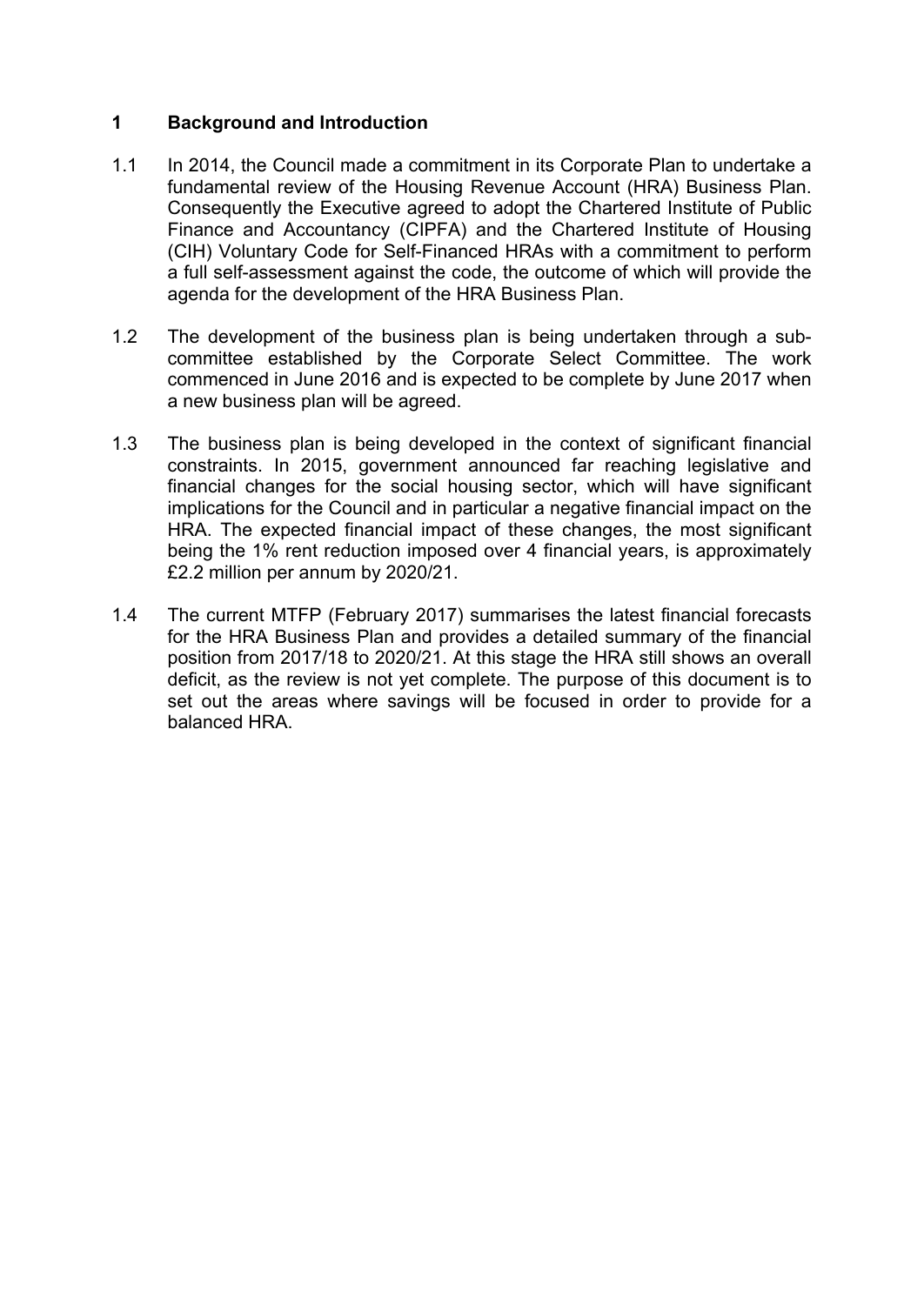#### **2 Scope of the Review of the HRA Business Plan**

- 2.1 Attached at Annex A is a document that summarises the scope of the review. The plan includes the six areas of the CIPFA / CIH Code of Practice:
	- Co-Regulation (extended to include the new relulatory requirement of the Housing & Planning Act 2016)
	- Risk Management
	- Financial Viability
	- Financial & Treasury Management
	- Asset Management
	- Communications and Governance
- 2.2 The scope has been extended to include the following categories to reflect the broader remit of the Council's review:
	- Strategic Management / Housing Strategy
	- Housing Advice
	- Responsive Repairs
	- Tenancy Management
	- Tenancy Support (including sheltered accommodation and carelink)
	- Leaseholders & RTBs
	- Income
	- Systems Review
- 2.3 In determining the relative priorities for the review, the following issues dictated a higher priority:
	- Financial pressure the significance of the financial position meant that there needed to be focus on areas where reductions in financial provisions in the HRA could be made in order to ensure that the longer term financial position can be brought into balance
	- Financing transactions transactions such as the repayment of debt and that have a large impact on the financial position
	- Staffing structures and roles there was a requirement to finalise the staffing structure
	- Channel shift / process change this was essential for improving the services to the customer and maximising efficiency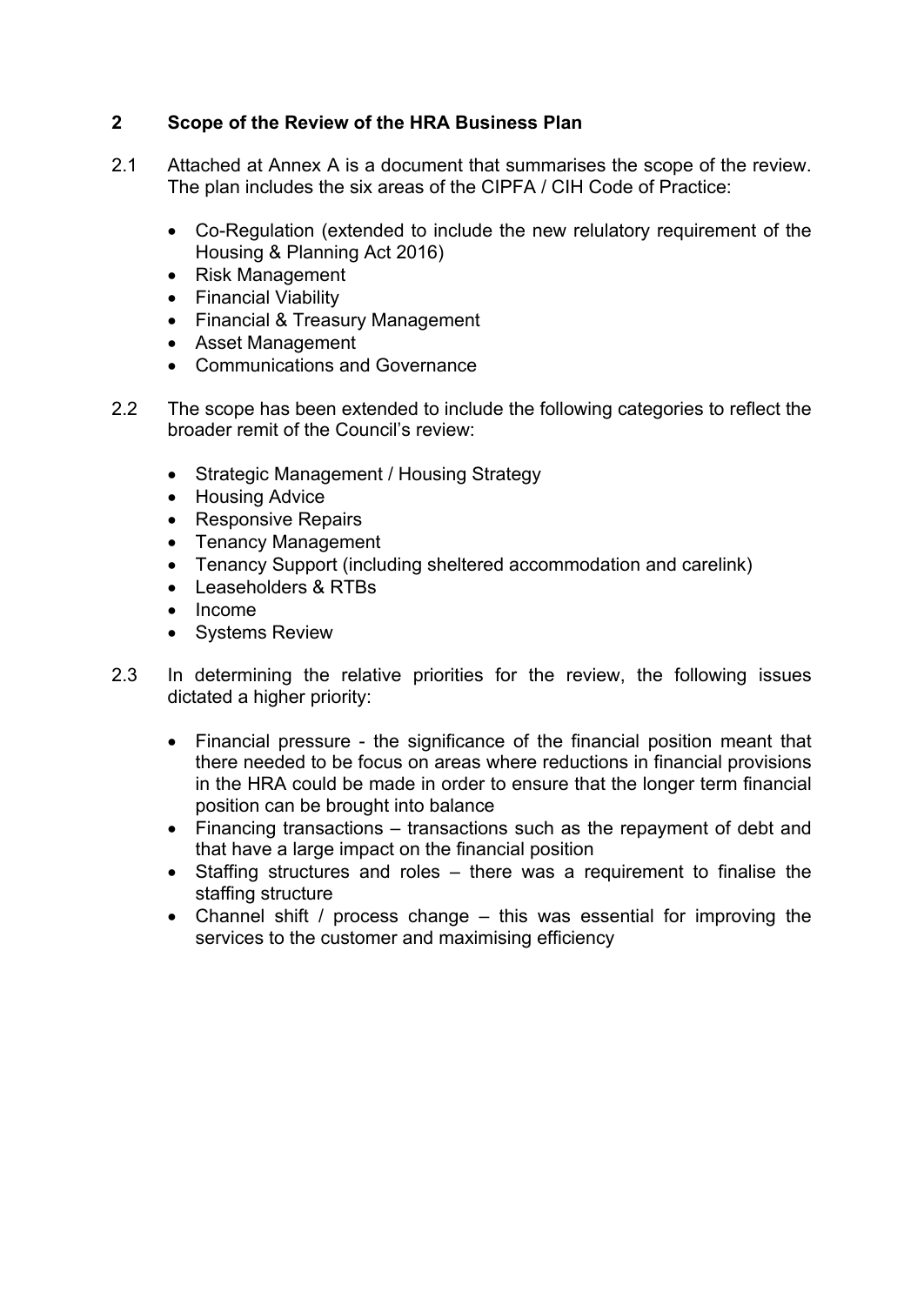#### **3 HRA Business Plan Sub-Committee**

- 3.1 The sub-committee commenced its work in June 2016 with an early focus on the policy issues that needed to be considered during the review.
- 3.2 The sub-committee review schedule and the progress made to date is summarised in the table below:

| <b>Meeting Date</b> | <b>Agenda Items</b>                     | <b>Actions</b>                                                                                                                                                                                                                                                                                                                                                                                                                 |
|---------------------|-----------------------------------------|--------------------------------------------------------------------------------------------------------------------------------------------------------------------------------------------------------------------------------------------------------------------------------------------------------------------------------------------------------------------------------------------------------------------------------|
| <b>June 2016</b>    | <b>Stock Condition</b>                  | Full stock condition survey underway, majority<br>completed in 2017/18                                                                                                                                                                                                                                                                                                                                                         |
|                     | <b>Financing Transactions</b>           | Option to vary annual debt repayment - further<br>$\bullet$                                                                                                                                                                                                                                                                                                                                                                    |
|                     | Housing & Planning Bill<br>Implications | comparative work to be carried out                                                                                                                                                                                                                                                                                                                                                                                             |
| August 2016         | Capital Programme                       | 2017/18 capital programme reviewed with<br>$\bullet$                                                                                                                                                                                                                                                                                                                                                                           |
|                     | <b>Rent Policy</b>                      | schemes included on a priority basis using                                                                                                                                                                                                                                                                                                                                                                                     |
|                     | Carelink / Other Support                | internal information pending stock data<br>Rent Policy currently being written with an<br>$\bullet$<br>implementation plan to start during 2017/18,<br>which focuses on raising additional income<br>streams                                                                                                                                                                                                                   |
| November 2016       | Lettings                                | Review of voids/tenancies underway to reduce<br>$\bullet$                                                                                                                                                                                                                                                                                                                                                                      |
|                     | Voids                                   | loss of income and streamline processes                                                                                                                                                                                                                                                                                                                                                                                        |
|                     | <b>Sheltered Accommodation</b>          | Options analysis for the operation of sheltered<br>$\bullet$<br>accommodation to ensure service is affordable -<br>stock condition information to be incorporated<br>when available                                                                                                                                                                                                                                            |
| January 2017        | Tenancy & Neighbourhood                 | Emerging findings presented of Tenancy &<br>$\bullet$                                                                                                                                                                                                                                                                                                                                                                          |
|                     | Management<br>Repairs                   | Neighbourhood process and service review<br>operational changes and enhancements to the<br>allocations process. Further<br>review/consideration required for some aspects<br>Emerging findings presented from the review of<br>$\bullet$<br>void and responsive repairs. Business case for<br>rationalisation of systems and integration in<br>development. Revised policy for repairs<br>recharges and void repairs required. |
| March 2017          | <b>Revised HRA Business</b>             |                                                                                                                                                                                                                                                                                                                                                                                                                                |
|                     | Plan                                    |                                                                                                                                                                                                                                                                                                                                                                                                                                |
|                     | <b>Tenant Engagement</b>                |                                                                                                                                                                                                                                                                                                                                                                                                                                |
| April/May 2017      | Housing Need & Supply                   |                                                                                                                                                                                                                                                                                                                                                                                                                                |
|                     | <b>Future Development</b>               |                                                                                                                                                                                                                                                                                                                                                                                                                                |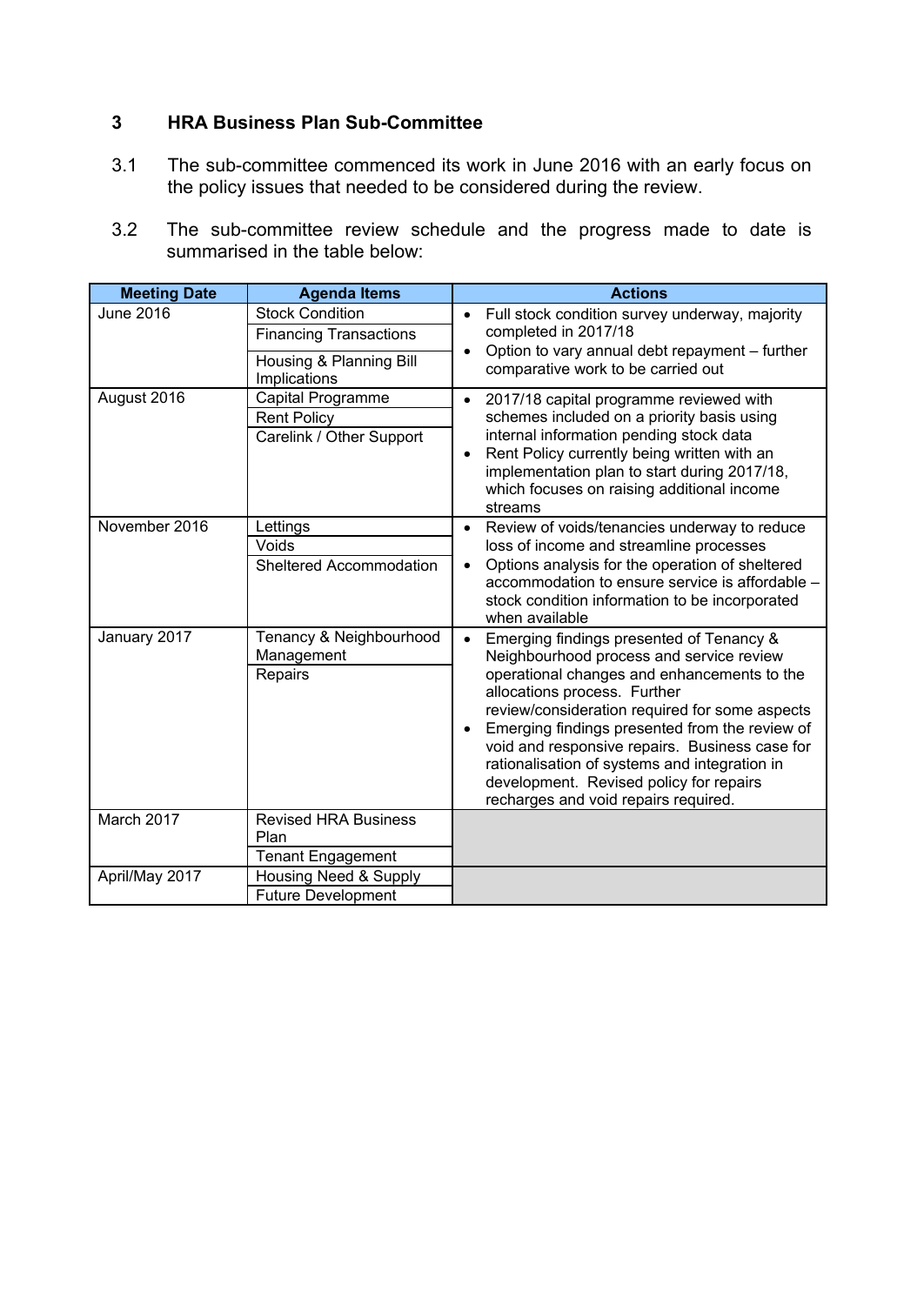### **4 Current Financial Projections**

4.1 The financial projections for the next four financial years are summarised in the table below:

| <b>Budget Heading</b>                 | 2017/18<br><b>Projection</b> | 2018/19<br><b>Projection</b> | 2019/20<br><b>Projection</b> | 2020/21<br><b>Projection</b> |
|---------------------------------------|------------------------------|------------------------------|------------------------------|------------------------------|
|                                       |                              |                              |                              |                              |
| Repairs & Maintenance                 | 3,932,800                    | 4,013,570                    | 4,098,170                    | 4,182,280                    |
| Supervision & Management              | 2,695,930                    | 2,739,130                    | 2,783,760                    | 2,825,140                    |
| Rates, Rents, Taxes, Charges          | 115,320                      | 115,320                      | 115,320                      | 115,320                      |
| <b>Other Operating Expenditure</b>    | 1,383,590                    | 1,403,810                    | 1,428,770                    | 1,452,850                    |
| Depreciation & Impairment Charges     | 1,550,000                    | 1,550,000                    | 1,550,000                    | 1,550,000                    |
| Interest & Debt Management Charges    | 3,381,630                    | 3,244,060                    | 3,157,770                    | 3,099,750                    |
| HRA Contribution to Capital Programme | 1,997,000                    | 2,078,640                    | 2,325,000                    | 2,386,000                    |
|                                       |                              |                              |                              |                              |
| <b>Total Expenditure</b>              | 15,056,270                   | 15,144,530                   | 15,458,790                   | 15,611,340                   |
|                                       |                              |                              |                              |                              |
| <b>Dwellings Rents</b>                | (14, 495, 540)               | (14, 277, 940)               | (14, 334, 290)               | (14, 202, 380)               |
| Non - Dwelling Rents & Other Income   | (617, 730)                   | (622, 750)                   | (627, 820)                   | (638, 530)                   |
|                                       |                              |                              |                              |                              |
| <b>Total Income</b>                   | (15, 113, 270)               | (14,900,690)                 | (14, 962, 110)               | (14, 840, 910)               |
| (Surplus) / Deficit for year          | (57,000)                     | 243,840                      | 496,680                      | 770,430                      |

4.2 The above analysis shows an annual deficit position of some £770,000 by 2020/21.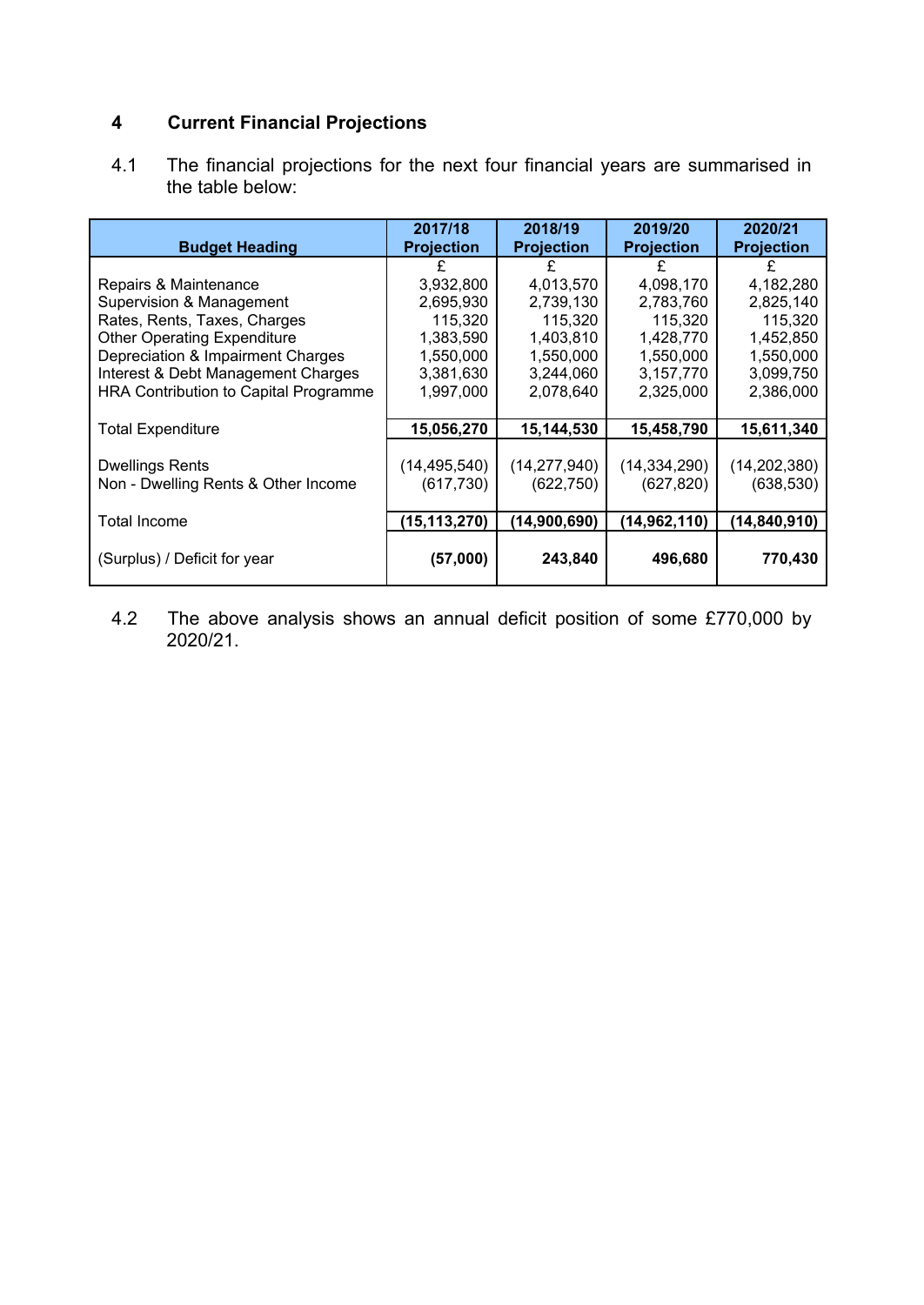#### **5 Savings Requirements and Planned Focus**

5.1 The original forecast annual deficit upon the announcement of the social sector rent reduction was some £2.2 million. The table in 4.1 above shows that this position has improved by some £1.4 million.

| <b>Budget Heading</b>              | <b>Savings</b>                                  | Annual           |  |  |  |
|------------------------------------|-------------------------------------------------|------------------|--|--|--|
|                                    |                                                 | <b>Reduction</b> |  |  |  |
|                                    |                                                 | £                |  |  |  |
| Rent Income                        | Reduction to bad debt provision based on recent | 80,000           |  |  |  |
|                                    | collection rates                                |                  |  |  |  |
| Various Expenditure Headings       | Reduction to general inflation assumptions      | 60,000           |  |  |  |
| <b>Employee Costs</b>              | Reduction to pensions contribution to deficit   | 200,000          |  |  |  |
|                                    | based on recent valuation                       |                  |  |  |  |
| Capital Financing                  | Reduction in interest costs in respect of the   | 320,000          |  |  |  |
|                                    | refinancing of debt at lower levels and the     |                  |  |  |  |
|                                    | removal of loan premiums                        |                  |  |  |  |
| Accommodation                      | Reduction in accommodation charges following    | 40,000           |  |  |  |
|                                    | move from Furness Vale to Buxton Town Hall      |                  |  |  |  |
| <b>Total Annual Saving before</b>  |                                                 | 700,000          |  |  |  |
| reduction in Capital Contribution  |                                                 |                  |  |  |  |
| <b>HRA Contribution to Capital</b> | Annual reduction in capital contribution (to be | 700,000          |  |  |  |
|                                    | confirmed upon completion of the<br>stock       |                  |  |  |  |
|                                    | condition survey                                |                  |  |  |  |
| <b>Total Annual Saving</b>         |                                                 | 1,400,000        |  |  |  |

5.2 The £1.4 million reduction in the deficit is made up as follows:

5.3 Savings that will more than cover the remaining £770,000 deficit will be realised from the following areas:

| <b>Budget Heading</b>                              | <b>Savings</b>                                                                                                                                                 | <b>Potential</b><br>Annual<br><b>Reduction</b> |
|----------------------------------------------------|----------------------------------------------------------------------------------------------------------------------------------------------------------------|------------------------------------------------|
|                                                    |                                                                                                                                                                | £                                              |
| Capital Financing                                  | Reduction in voluntary repayment of debt<br>(currently £1.2 million per annum) - to be                                                                         | 500,000                                        |
|                                                    | benchmarked - maximum annual reduction                                                                                                                         |                                                |
| Rent Income                                        | Introduction of new rent policy                                                                                                                                | 150,000                                        |
| <b>Repairs and Maintenance</b>                     | Reduction in repairs and maintenance<br>expenditure due to implementation of an<br>alternative service delivery model and / or<br>improvements in productivity | 250,000                                        |
| <b>ICT Costs</b>                                   | Reduction in costs of ICT systems                                                                                                                              | 50,000                                         |
| Rent Income / Repairs &<br>Maintenance Expenditure | Savings from improvements in voids turn around<br>times                                                                                                        | 100,000                                        |
| Various headings                                   | Disposal of surplus stock after consideration of<br>present value assessment<br>following<br>net<br>completion of stock condition survey                       | 150,000                                        |
| <b>Total Annual Saving</b>                         |                                                                                                                                                                | 1,200,000                                      |

5.4 The final programme of financial savings will be developed upon completion of the sub-committee's work in June 2017.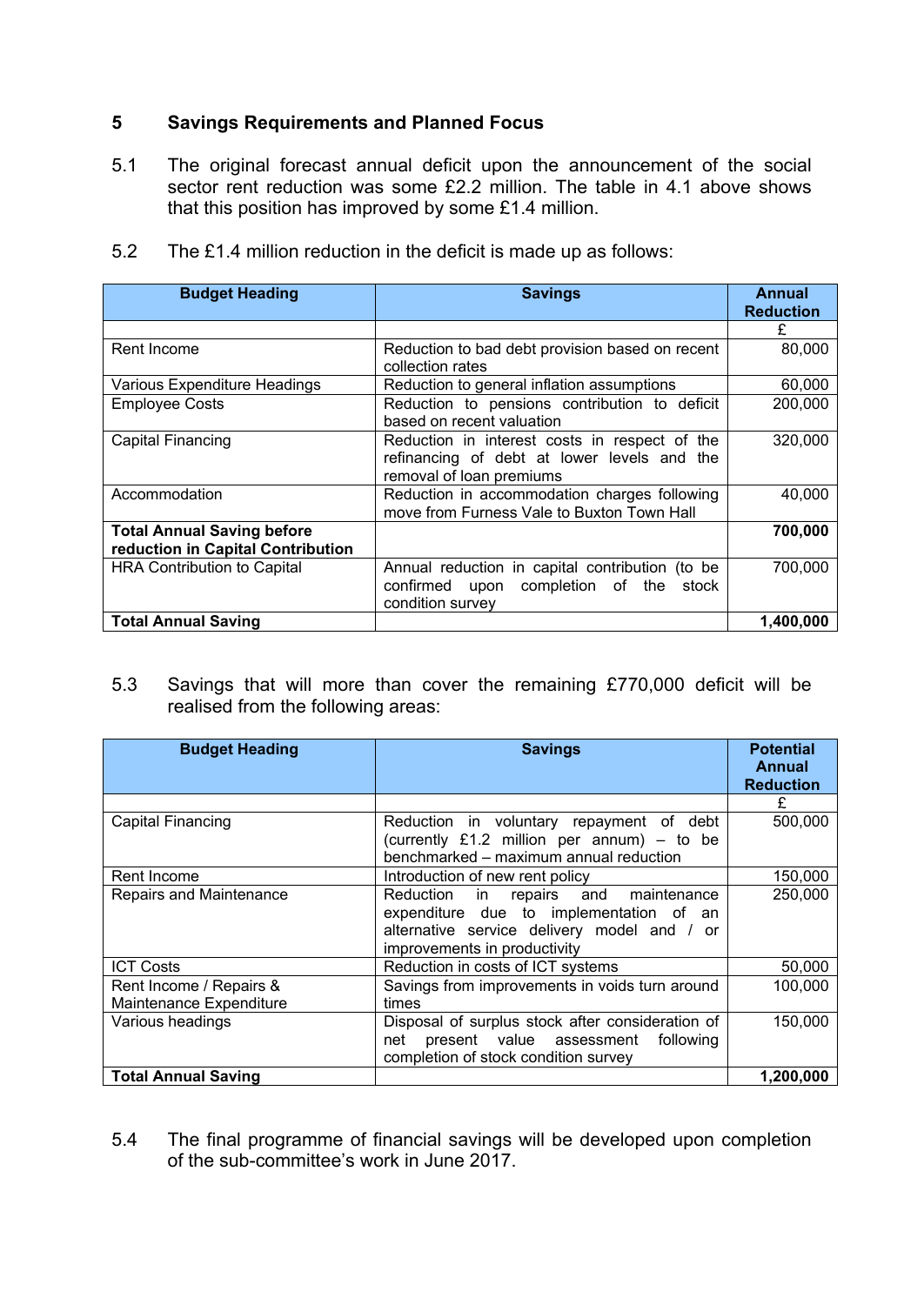#### **Housing Review Scope & Prioritisation**

| <b>Category</b>            | Sub category                          | <b>Priority</b>         | <b>Services</b>                                   | Systems/               | <b>Stream Lead</b> |
|----------------------------|---------------------------------------|-------------------------|---------------------------------------------------|------------------------|--------------------|
|                            | <b>Function/Process</b>               | (1,2,3)                 |                                                   | <b>Technology</b>      |                    |
| <b>Co-Regulation /</b>     | <b>Regulatory Standards</b>           | 3                       | <b>Housing (Lead)</b><br>Communities              |                        | <b>Helen Core</b>  |
| <b>Regulatory</b>          | Governance Arrangements               | 3                       |                                                   |                        |                    |
| requirements               | Housing and Planning Act Implications | 3                       |                                                   |                        |                    |
| <b>Strategic</b>           | <b>Future Plans</b>                   | 3                       | <b>Housing (Lead)</b>                             |                        | Michelle Costello  |
| Management /               | Housing Need & Supply                 | 3                       | Regeneration                                      |                        |                    |
| <b>Housing Strategy</b>    | <b>Housing Policy</b>                 | 3                       |                                                   |                        |                    |
| <b>Risk Management</b>     | Operational & Strategic Risk Register | 3                       | <b>OD &amp; Transformation</b>                    |                        | Mary Walker        |
|                            | <b>Risk Review</b>                    | 3                       |                                                   |                        |                    |
| <b>Financial Viability</b> | <b>Rent Levels</b>                    | $\mathbf 2$             | Finance &                                         | <b>Finance Systems</b> | Claire Hazeldene   |
|                            | Revenue Income & Expenditure          | $\overline{\mathbf{2}}$ | <b>Procurement (Lead)</b><br>Housing              |                        |                    |
|                            | <b>Interest Rates</b>                 | $\overline{2}$          |                                                   |                        |                    |
|                            | <b>Bad Debts</b>                      | $\mathbf 2$             |                                                   |                        |                    |
|                            | <b>Capital Expenditure</b>            | 1                       |                                                   |                        |                    |
|                            | <b>Service Costs</b>                  | $\mathbf 2$             |                                                   |                        |                    |
|                            | Service Level Agreements              | 3                       |                                                   |                        |                    |
| <b>Financial &amp;</b>     | <b>CIPFA Code of Practice</b>         | 3                       | <b>Finance</b>                                    |                        | Claire Hazeldene   |
| <b>Treasury</b>            | Long term investment                  | 1                       |                                                   |                        |                    |
| <b>Management</b>          | <b>HRA Borrowing Policy</b>           | 1                       |                                                   |                        |                    |
|                            | Depreciation Charge to HRA            | 1                       |                                                   |                        |                    |
| <b>Allocations</b>         | Lettings                              | $\overline{\mathbf{2}}$ | <b>Housing (Lead)</b><br><b>Customer Services</b> | Home Options           | <b>Helen Core</b>  |
|                            | <b>Voids Process</b>                  | $\mathbf 2$             |                                                   | <b>OHMS</b>            |                    |
|                            | Void Inspections                      | $\overline{\mathbf{2}}$ |                                                   |                        |                    |
|                            | <b>Tenancy Offers</b>                 | $\mathbf 2$             |                                                   |                        |                    |
|                            | Sign Ups                              | $\mathbf 2$             |                                                   |                        |                    |
|                            | <b>Creating Tenancies</b>             | $\overline{\mathbf{2}}$ |                                                   |                        |                    |
|                            | <b>Ceasing Tenancies</b>              | $\mathbf 2$             |                                                   |                        |                    |
|                            | Nominations                           | $\mathbf 2$             |                                                   |                        |                    |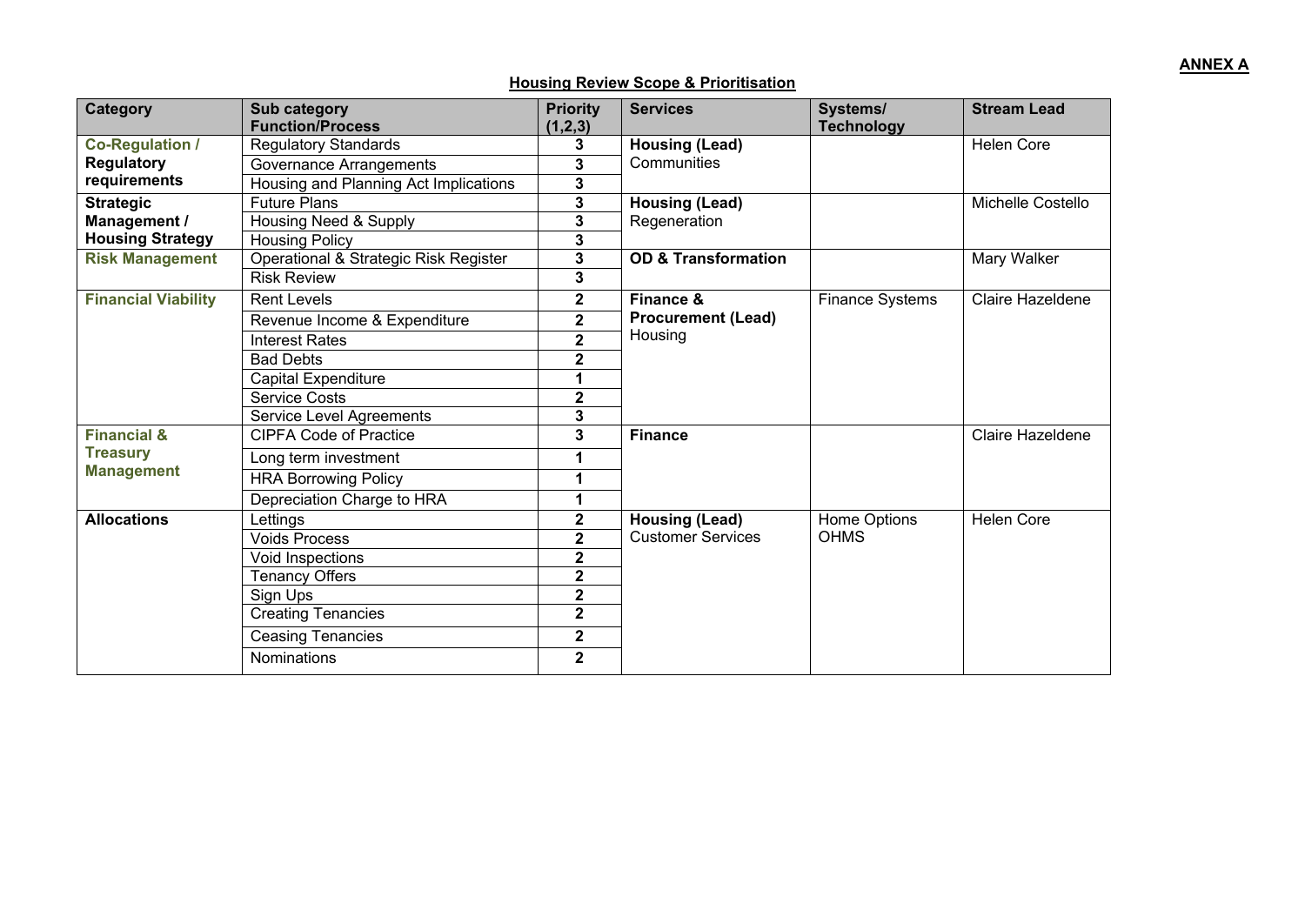| <b>Category</b>                         | Sub category<br><b>Function/Process</b>                       | <b>Priority</b><br>(1,2,3) | <b>Services</b>                                                        | Systems /<br><b>Technology</b>                                              | <b>Stream Lead</b> |
|-----------------------------------------|---------------------------------------------------------------|----------------------------|------------------------------------------------------------------------|-----------------------------------------------------------------------------|--------------------|
| <b>Housing Advice</b>                   | Homelessness                                                  | $\mathbf{2}$               | <b>Housing (Lead)</b><br><b>Customer Services</b>                      | Home Options<br><b>OHMS</b>                                                 | <b>Helen Core</b>  |
|                                         | Home Options Verifications                                    | $\overline{2}$             |                                                                        |                                                                             |                    |
|                                         | Maintaining waiting list                                      | 2                          |                                                                        | <b>Microsoft Access</b>                                                     |                    |
| <b>Asset Management</b>                 | <b>Planned Maintenance</b>                                    | 1                          | <b>Assets (Lead)</b>                                                   | <b>OHMS</b>                                                                 | Paul Hare          |
|                                         | <b>Cyclical Maintenance</b>                                   | 1                          | Finance & Procurement                                                  | Liberty System                                                              |                    |
|                                         | <b>Statutory Compliance Including Gas</b>                     | $\mathbf{2}$               | Housing                                                                | Keystone                                                                    |                    |
|                                         | <b>Disabled Adaptations</b>                                   | $\mathbf{2}$               |                                                                        |                                                                             |                    |
|                                         | <b>Decent Homes Standard</b>                                  | $\overline{\mathbf{2}}$    |                                                                        |                                                                             |                    |
|                                         | <b>Stock Condition</b>                                        | 1                          |                                                                        |                                                                             |                    |
| <b>Responsive Repairs</b>               | Raising Jobs                                                  | $\mathbf{2}$               | <b>Operational Services</b>                                            | <b>OHMS</b><br>Mobizmo<br><b>Cloud Dialogs</b><br>Opti time<br>Locator plus | Nicola Kemp        |
|                                         | Review repair obligations                                     | $\mathbf{2}$               | (Lead)<br>Assets<br><b>Customer Services</b>                           |                                                                             |                    |
|                                         | Day To Day Repairs                                            | $\mathbf{2}$               |                                                                        |                                                                             |                    |
|                                         | <b>Reporting Repairs</b>                                      | $\overline{\mathbf{2}}$    |                                                                        |                                                                             |                    |
|                                         | <b>Scheduling Repairs</b>                                     | $\overline{\mathbf{2}}$    |                                                                        |                                                                             |                    |
|                                         | Inspections i.e. Damp                                         | $\overline{\mathbf{2}}$    |                                                                        |                                                                             |                    |
|                                         | <b>Channel Shift/Frontline function</b>                       | $\mathbf 2$                |                                                                        |                                                                             |                    |
|                                         | <b>IT Systems link</b>                                        | $\overline{\mathbf{2}}$    |                                                                        |                                                                             |                    |
| <b>Communications</b><br>and Governance | Consultation with Tenants, Members,<br>Officers, Stakeholders | $\overline{3}$             | <b>Communities (Lead)</b><br>Website<br>OD & Transformation<br>Housing |                                                                             | Mark Forrester     |
|                                         | Performance Indicators                                        | 3                          |                                                                        |                                                                             |                    |
|                                         | Benchmarking                                                  | 3                          |                                                                        |                                                                             |                    |
|                                         | Communication                                                 | 3                          |                                                                        |                                                                             |                    |
|                                         | Coregulation & Scrutiny                                       | 3                          |                                                                        |                                                                             |                    |
|                                         | <b>Tenant Publications</b>                                    | 3                          |                                                                        |                                                                             |                    |
|                                         | Website Information                                           | $\overline{2}$             |                                                                        |                                                                             |                    |